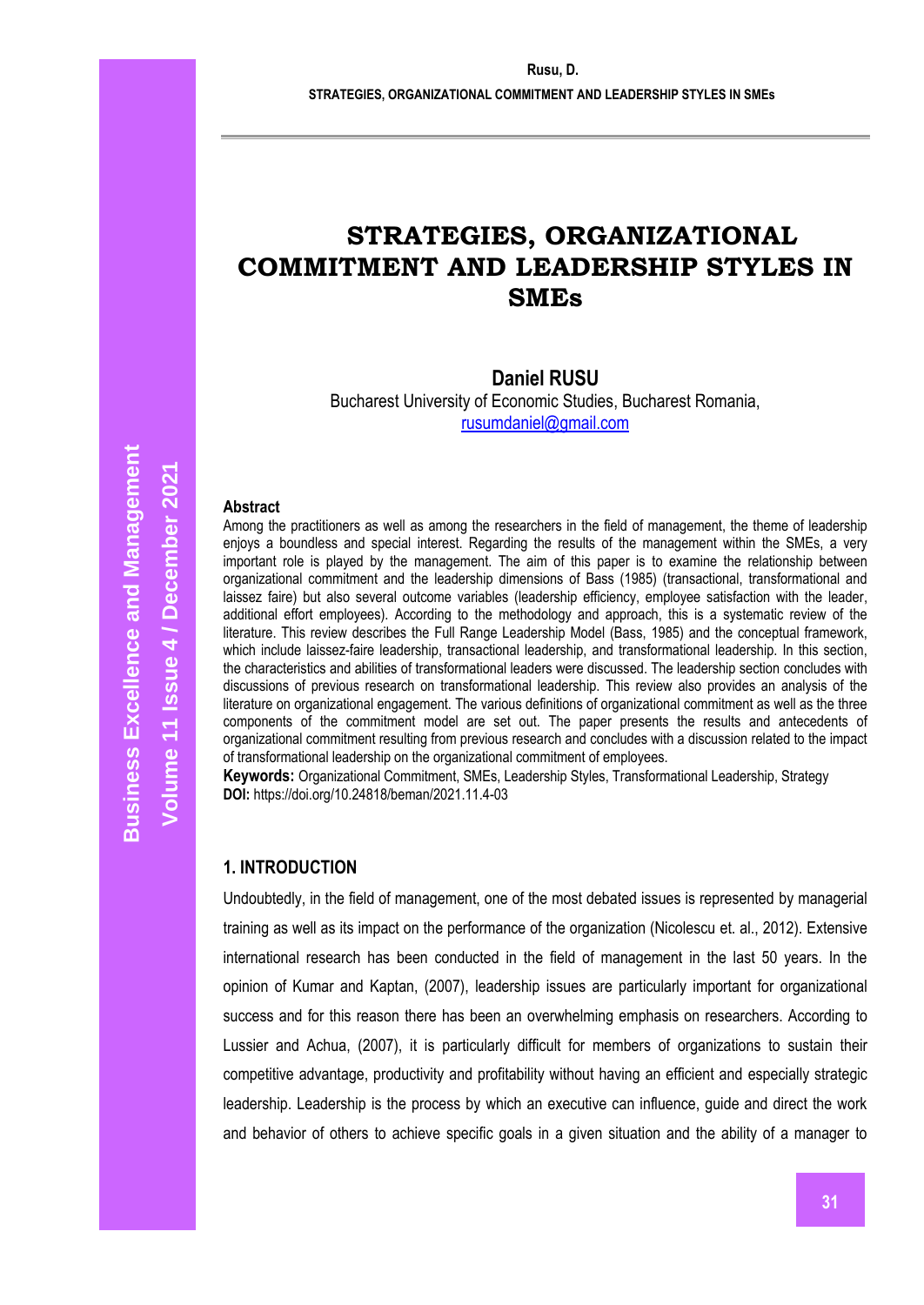induce subordinates to work with zeal and confidence, and can fully influence the behavior of others. (Ioniță and Stoica, 2019). Moreover, in the opinion of Wu (2009), in influencing the functioning of the members of an organization, an important variable is defined by the leadership style, considering that in the field of management, leadership styles, in recent years, have become an important subject of study. Leadership is, by its nature, a much more powerful integrator than associated processes or technology. Management, unlike the rather rigid and specific technology, re-presents a generic and flexible integrator because it acts on individual intelligence transforming it into organizational intelligence as well as on individual knowledge transforming it into organizational knowledge (Mandruleanu, 2012). An important predictor of performance within an organization is defined as leadership style (Bass et al., 2003). It is necessary for the leader to be obedient but also confident in relation to others, in order to provide hypothetical failures or gaps in the functioning of the business, because he is the only one fully responsible for the entire activity (Trifu, 2018). Over time, there has been extensive research on organizational engagement, as evidenced by a review of the literature (Mathieu and Zajac, 1990; Meyer and Parfyonova, 2010; Meyer et al., 2002; Mowday et al., 1982; Porter et al.., 1974). The beneficial effects generated by organizational commitment are well recognized in the management literature. A particularly important variable in understanding the behavior of employees in workplaces within organizations is precisely the commitment identified in the organizational literature, repeatedly. Impact on several work-related attributes, such as absenteeism (Porter et al., 1974) but also the intention to stay (Chew and Chan, 2008; Mathieu and Zajac, 1990; Meyer et al., 2002; Porter et al., 1974) is generated by commitment, according to some researchers previous. The profile of SME managers, at individual level, is a complex one, having a variety of attitudes, skills and aptitudes to have a real success at work. In addition to the essential characteristics necessary for a top management position (communication skills, managerial decision making, strategic thinking) they must be complemented by other critical skills such as motivating others, negotiation, mentoring or stress management (Ibanescu, Racolta-Paina and Ionescu, 2015). Given the fact that employee organizations are able to avoid the collateral costs with absenteeism but also with high turnover rate, this is particularly relevant. Moreover, employees can show a greater predisposition to performance as well as better motivation at work (Abdul Rashid et al., 2003; Chen et al., 2006; Riketta, 2002; Samad, 2005; Yousef, 2000). Usually, the evolution of contemporary companies towards sustainable organizations faces a major challenge, represented by the resistance to change both among employees and managers, as well as employees. From this point of view, leadership plays a significant role both in reducing resistance to change and in accelerating this transition process. Today, leadership is becoming an increasingly challenging issue, especially in small and medium-sized enterprises (SMEs) located in developing countries, where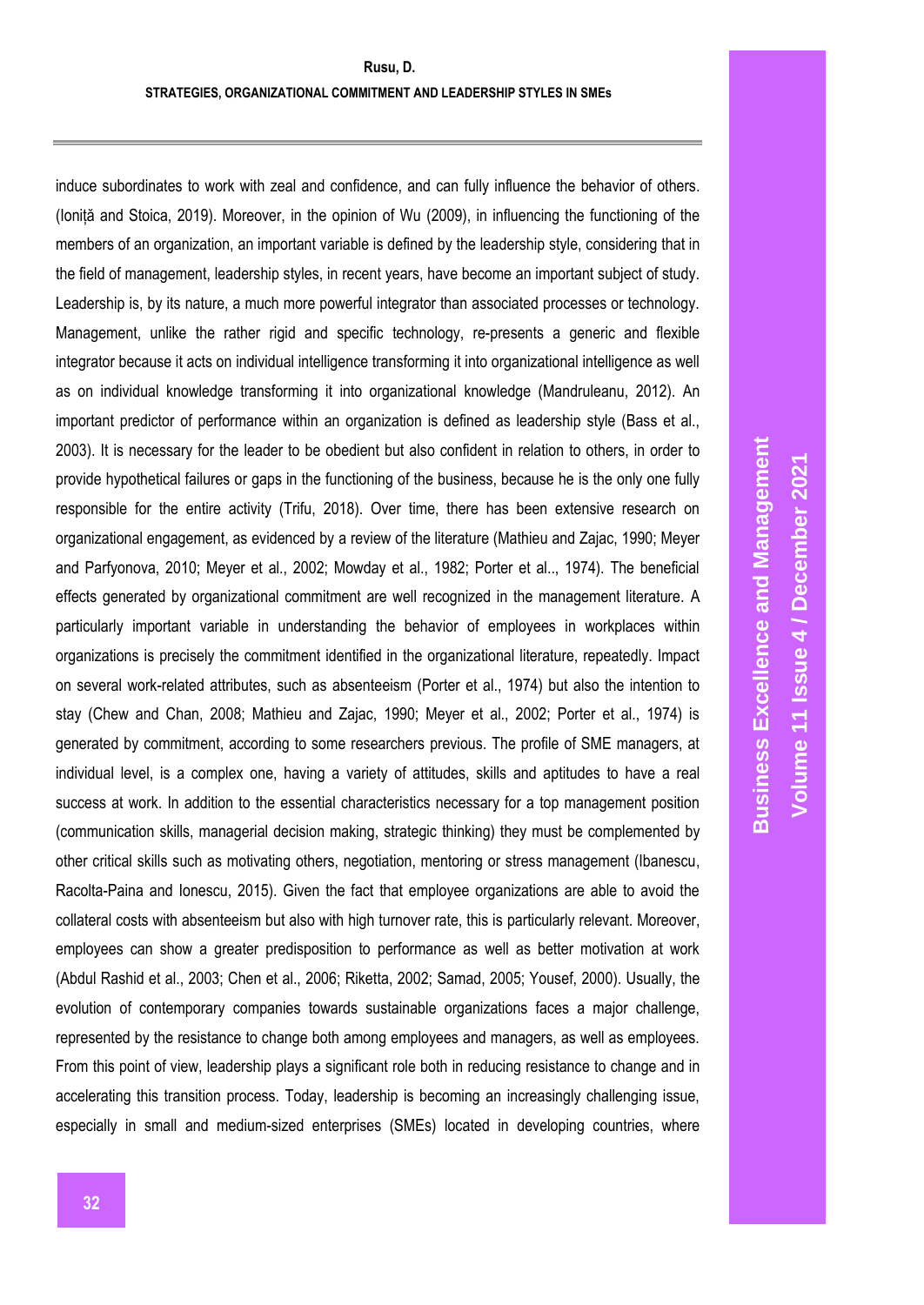management, as well as decision-making, still represent empirical processes (Tapurica, 2012). While in SMEs it has not been considered a topic of interest to researchers, most theories approach leadership as a general concept within large companies or within project teams. The most significant difference, compared to a large company, is related to the way in which leadership is applied and perceived in a small or medium enterprise (SME), this being due to the direct influence that the owner has on its employees (Mihai et. al., 2017). The engine of economic progress and sustainable development of a nation is represented by entrepreneurial activity. A precarious level of social protection, unfair access to health care and the education system, poverty and unequal distribution of wealth are strong reasons for developing creative ideas in sustainable and successful businesses (Paunescu et. al., 2018).

This article highlights the link between organizational commitment and several outcome variables (leadership effectiveness, employee satisfaction with leadership, additional employee effort) and the dimensions of Bass's (1985) leadership (laissez-faire and transformation, transactional).

#### **2. THE CONCEPTUAL FRAMEWORK OF THE STUDY**

Bass's (1985) full-range model underlies this analysis. Laissez-faire, transactional but also transformative styles represent the favorite leadership styles that are identified by Bass. Two types of transactional behavior (passive management by exception and contingent reward) are included in Bass's initial theory. Another transactional behavior called active management as an exception to the theory as well as another transformational behavior defined as inspirational motivation were added during a review of this theory. The defining elements for the charismatic leadership are represented by the inspirational motivation but also by the idealized influence. In the opinion of Bass and Avolio, (2004), the idealized influence attributions but also the idealized influence behavior represent the 2 components of the idealized influence behavior. Idealized influential behavior is an evolution of the initial conceptualization of Full Range Leadership (Bass, 1985). Based on Full Range Leadership Theory, MLQ was developed by Bass (1985). Bass and Avolio (2004) updated the MLQ (5X Short) which is the latest version of the MLQ. In the opinion of Bass and Avolio (2004), in order to evaluate the laissezfaire, transactional but also transformative leadership styles, MLQ was formulated. Passive management by exception, contingent reward and active management by exception are the three behavioral components of transactional management. The non-leadership factor is represented by laissez-faire. The evaluation of the three result factors: the satisfaction of the employees towards the leader, the effectiveness of the leader as well as the additional effort is made by using MLQ.

**Volume 11 Issue** 

**/ December 2021**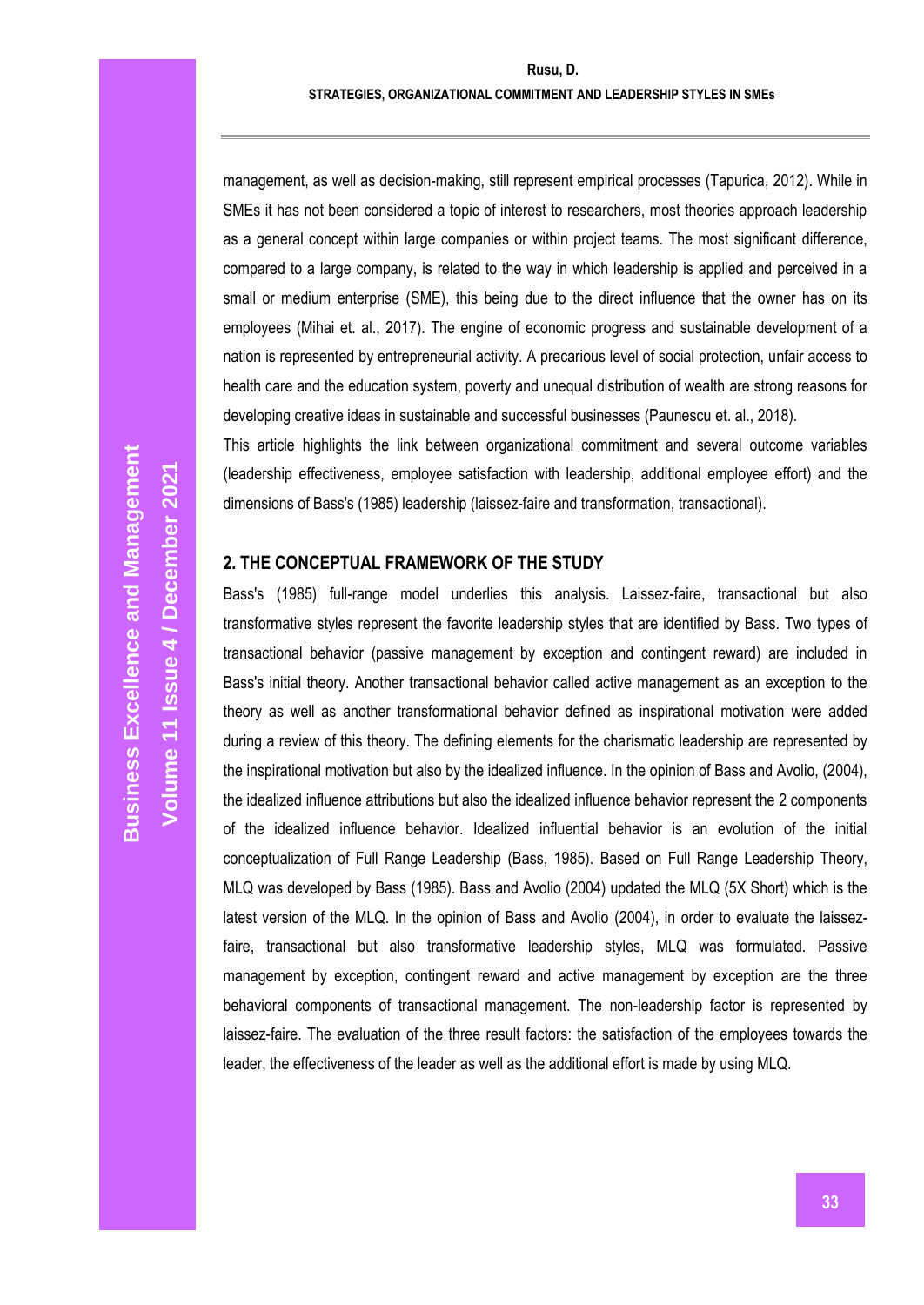## **3. LAISSEZ-FAIRE DRIVING STYLE**

According to Yulk (2010), the absence of effective leadership is characterized by laissez-faire. According to Gill, (2006), in order to characterize the leadership that refuses to intervene, does not pursue, ignores problems and avoids making and implementing decisions, laissez-faire is used. Laissez-faire leadership is demonstrated by leaders who avoid taking responsibility for leadership and are undecided. According to Sadler (2003), laissez-faire leaders do not show any initiative in terms of interaction with group members and at the same time play a passive role in group business. They are not involved in the development of subordinates, avoid making decisions and do not give guidance.

## **4. TRANSACTIONAL LEADERSHIP STYLE**

The transactional management model was developed by Burns (1978). According to Burns (1978), this occurs when, in the intention of exchanging precious things that could be psychological, political or economic, a person connects with other people. Although the relationship does not go beyond the stage of exchanging appreciated benefits, in Burns' opinion both sides manifest related goals. In the opinion of Erhart and Nauma (2004), an extra-role behavior of followers is unlikely to be triggered by the relationship. According to Burns (1978), in a continuous and reciprocal search for a higher goal, it is not the leader who binds the next together.

In conclusion, Bass (1985) developed the theory of transactional management and at the same time extended Burns' activity. In Bass's opinion, the exchange or transaction that takes place between followers, colleagues and leaders characterizes transactional leadership. According to Bass and Avolio (1994), the exchange is based on a discussion between followers and leaders regarding the rewards but also the requirements that, if they meet these conditions, followers will receive. For requirements to be advanced on both sides, valuables are exchanged by transactional leaders with followers (Ivey and Kline, 2010). In the opinion of Bass et al. (2003), to avoid punishment for failure to achieve goals or for non-performance or in exchange for rewards and praise, followers meet the leader's requirement. In this way, because it is attentive to the achievement of specific objectives or objectives, the transactional management is a realistic one (Aarons, 2006).

According to Northouse (2007), transactional leaders are far from paying attention to an employee's personal development. On the other hand, these transaction-oriented leaders are much more focused on achieving goals. In Burns's view (1978), providing punishments for negative performance or rewards for positive performance and also clarifying tasks are directions on which transactional leaders focus. For performance but also for behaviors that coincide with the expectations and goals of leaders,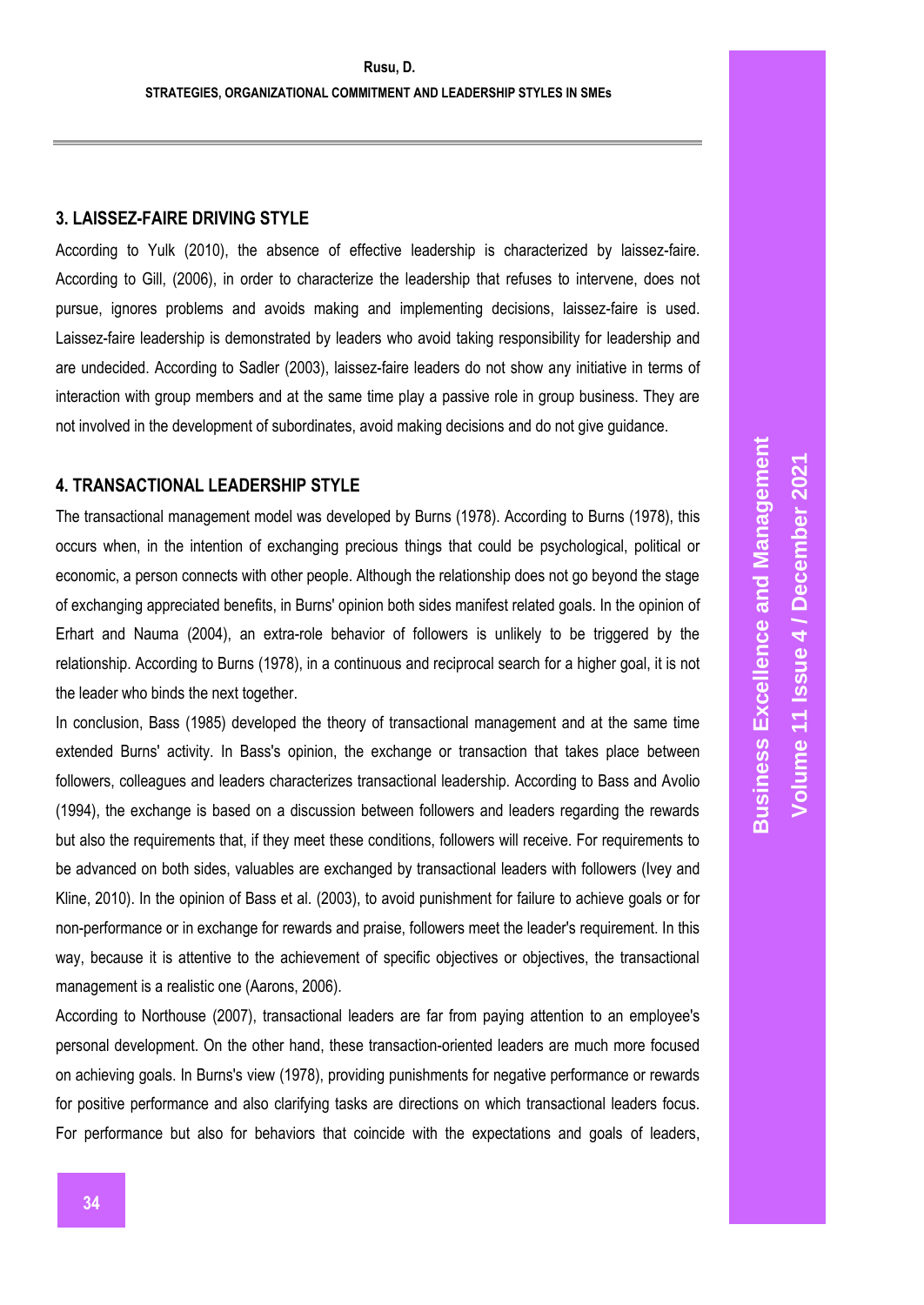followers are rewarded by leaders (Bass and Avolio, 1994; Northouse, 2007). For the necessary influence on the followers to obtain the desired results, the transactional leaders use all their power (Avery, 2004; Bass, 1985).

According to Politis (2002), transactional leaders generate trust in their followers and subsequently motivate their followers in obtaining the expected performances. From a study conducted on a number of 72 platoons from the US military, Bass et al. (2003) noted that transactional management generates a highly efficient management that becomes essential for achieving successful performance. According to the study, platoon leaders apply transactional leadership with an emphasis on very clear performance expectations and standards. Later, leaders offer members of the platoon rewards for accomplishing certain specific goals. According to Bass et al., (2003), transactional leaders, by providing clarity to expectations, contribute positively to optimizing performance.

#### **4.1 The main components in transactional management**

The process of exchange between subordinates and leaders defines the contingent reward. The rewards pursued to fulfill the tasks but also the results of these tasks to be performed are negotiated between subordinates and leaders. According to Boerner et al. (2007), they intervene only in exceptional circumstances and act as monitors both passive and active management applied by exceptional leaders, in contrast. The practice through which leaders intervene to correct the performance of the followers either after the appearance of the problem (passive management by exception) or in anticipation of the problem (active management by exception) is represented by the management by exception.

Contingent reward. According to Bass et al. (2003), the selection of appropriate motivating rewards, performance expectations as well as clear goal setting are achieved by the leader in transactional management. In the opinion of Gill (2006), considering that they set the rewards for performance, the performance standard but also the objectives, transactional leaders tend to use the managerial style more and more. The agreement between followers and leaders regarding the standards and performance objectives to be met define the contingent reward.

Active management by exception. According to Gill (2006), a leader who imposes procedures, rules and corrects errors, actively monitors employees' jobs in order to look for deviations but also errors, sets the performance standard and objectives defines active management by exception. According to Wu et al., (2006), exceptionally active management involves those leaders who take the initiative to condemn employee misconduct as well as to observe employee behavior. Leaders intervene when problems or mistakes arise but also monitor employees' performance systematically.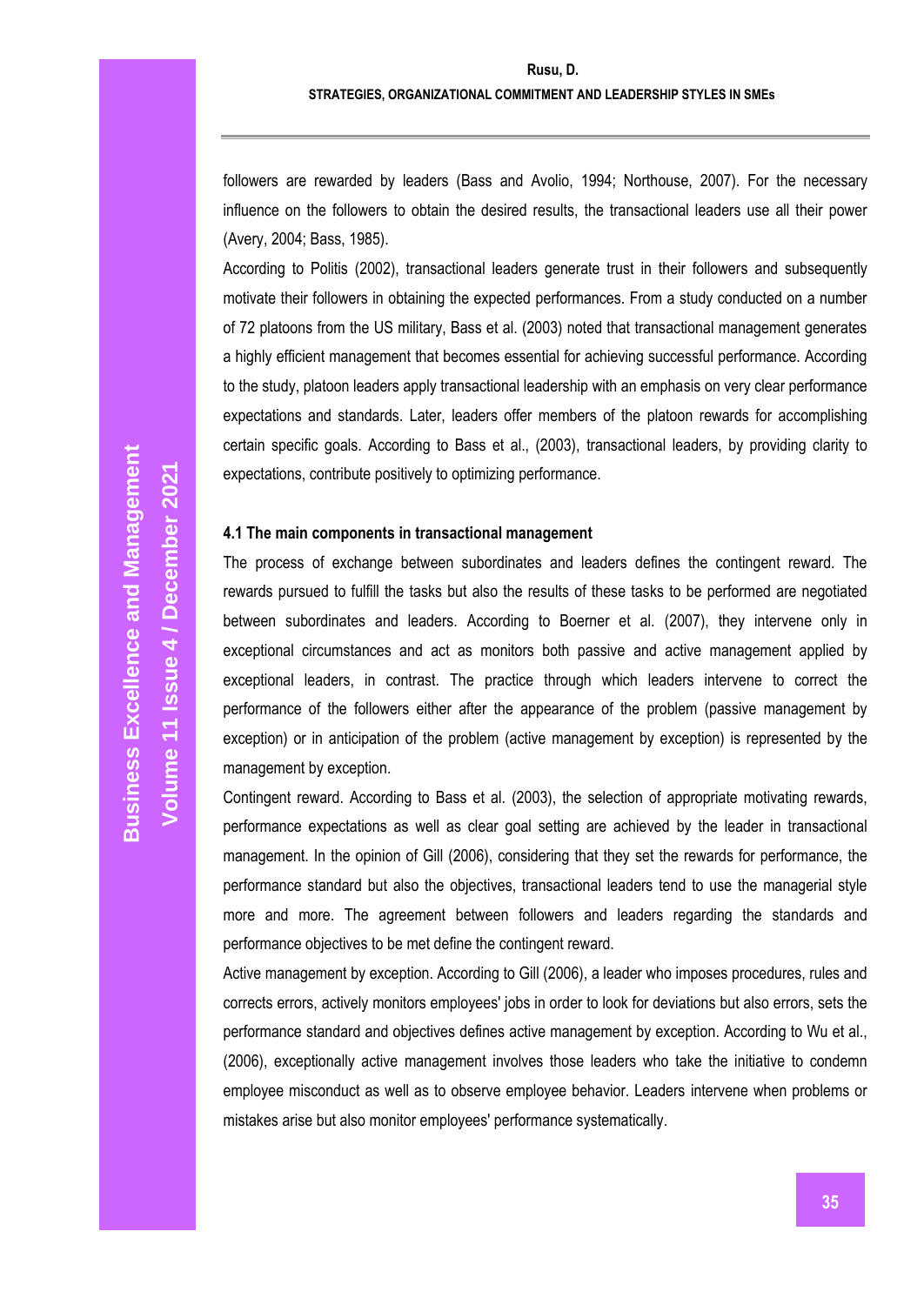Passive management by exception. Leaders do not react to problems systematically in passive management through exceptional leadership. The standard is set by leaders who expect problems or errors to occur and then subsequently reluctantly interfere. When employees make mistakes in their workplace, leaders are forced to intervene because they normally let employees do their job (Gill, 2006). According to Limsila and Ogunlana, (2008), passive management leaders intervene only when errors occur in the work of employees because they normally wait for the difficulties of subordinates to be brought to their attention.

## **5. THE MAIN COMPONENTS IN TRANSFORMATIONAL LEADERSHIP**

Transformational leadership is a current approach. In the last two decades, it has been the most influential leadership theory (Judge and Piccolo, 2004) and is one of the approaches that has attracted the attention of most researchers (Northouse, 2007).

A Full Range Leadership Model was developed by Bass (1985), a model that classifies leadership styles into three types: laissez-faire leadership, transactional leadership, and transformational leadership. Lack of leadership now characterizes laissez-faire leadership. According to Tejeda et al., (2001), transformational dimensions as well as contingent reward were positively related to leader effectiveness given that the Full Range Leadership Model was the basis for further research in leadership.

Wang and Howell (2010) developed a transformational leadership scale at a double level, based on the theoretical studies of Wu et al. (2010). This two-level transformational leadership is necessary to measure group-oriented behavior at the group level as well as to measure individual-oriented behavior at the individual level. Individual-oriented transformational leadership was significantly associated with both personal initiative and task performance, according to results obtained at the individual level of analysis. The transformational leadership that is focused on the group is significantly related to both the help behavior and the performance of the group, according to the results obtained at the level of the analysis group**.** 

#### **5.1 Leaders who are transformational**

Transformational leaders focus on the personal development of followers as well as individual needs. Subordinates are encouraged by transformational leaders to achieve more than expected, according to Bass (1985). Transformational leaders, according to Bass, can accomplish this in several ways: by making subordinates increase their needs at a high level; influencing subordinates to go, for the sake of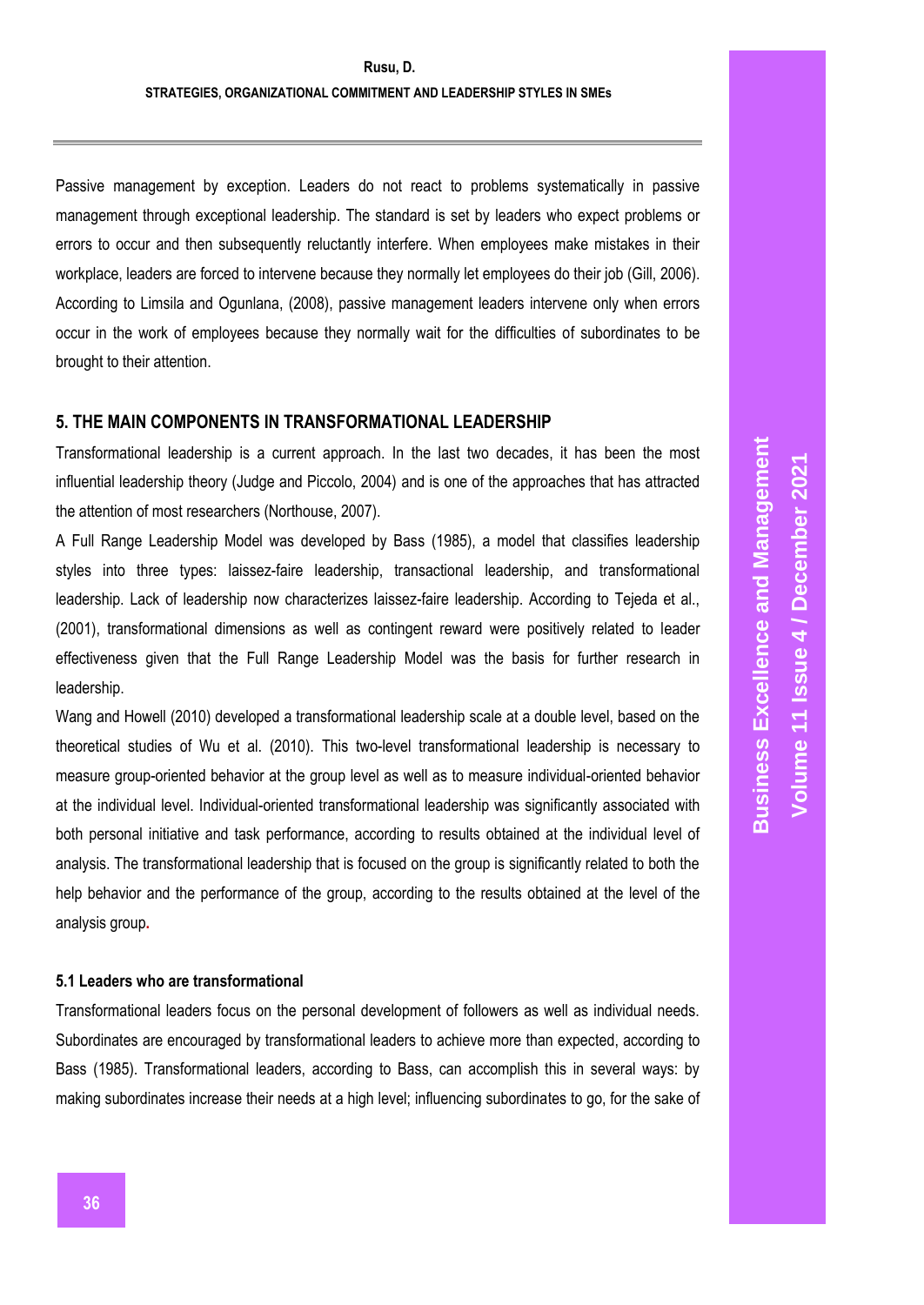the organization, beyond their own personal interest and thirdly by making subordinates aware of the value and importance of objectives.

Moreover, according to Stone et al., (2004), the importance of capitalizing and appreciating subordinates is given by transformational leadership. Transformational leaders are responsible for achieving followers as well as for awakening emotion. Leaders who apply transformational leadership are concerned with employee development and progress, values, and intrinsic motivation. As a result of these concerns from transformational leaders, followers feel respect, loyalty, admiration, and trust in them (Yulk, 2010).

#### **5.2 Transformational leadership-the main components**

Transformational leadership is conceptualized by Bass and Avolio (2004) in that it behaviorally contains the following four main components.

The idealized influence. Idealized influence is directly correlated with the leader's ability to truly lead the way (Bass, 1985; Bass et al., 2003), to be a role model for subordinates as well as charisma (Bass, 1985; Gill, 2006). According to Bass et al. (2003), the needs of followers are considered by leaders of idealized influence over the leader's own needs. Adherents want to identify with the mission of their leaders, with the leaders themselves and are admiring them. According to Northouse (2007), subordinates are attracted to leaders with charisma precisely because of their high standards of ethical and moral conduct. The ability to connect with followers as well as to convince others belongs to charismatic leaders. Moreover, they share with their followers the risks and successes, arouse emotions but also offer a sense of purpose and a clear vision.

Inspirational motivation. Inspirational leaders, according to Yulk and Van Fleet (1982), are those leaders who "say things to build confidence in their ability to successfully perform tasks and achieve group goals and stimulate subordinates' enthusiasm for group work". This inspirational leadership causes subordinates to commit to achieving the organization's goals and at the same time inspires subordinates to work hard. In the vision of Hoyt et al. (2006), the leader's ability to build commitment and loyalty, to articulate the vision and to create in a way that inspires followers are determined by inspirational motivation. It is based on the behavior displayed by leaders, such as proper behavior modeling, generating enthusiasm as well as motivating people (Owen et al., 2004).

Intellectual stimulation. According to Bass (1985), intellectual stimulation is the leadership that motivates subordinates to be creative in solving problems and that challenges their own beliefs and thoughts. This refers to the leader's ability to challenge followers to become active participants in group decisionmaking, to be creative and innovative in problem-solving, to move forward (Hoyt et al., 2006; Limsila and Ogunlana, 2008). Intellectual stimulation includes and advertises including the demand for followers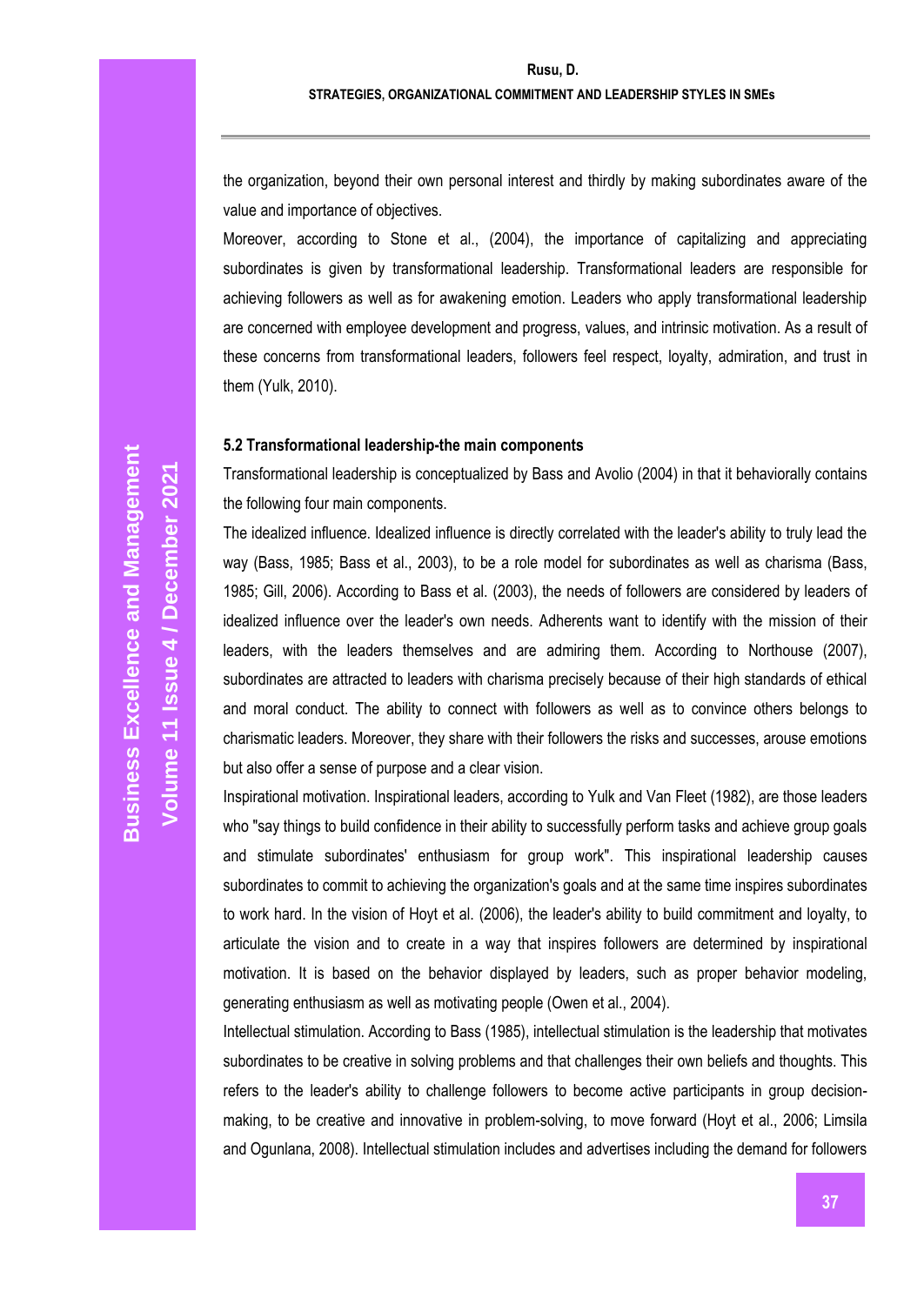for new ways of doing things and for new ideas. Adherents, according to Bass et al. (2003), when faced with problems, are encouraged to develop new creative solutions and new ideas and are also included in the decision-making process.

Individualized consideration. According to Bass (1985), a particularly important aspect in the leadersubordinate relationship is the consideration for subordinates. This allows leaders to initiate and develop a particularly strong relationship with each follower. The simple exchange relationship is overcome by this relationship. According to Hoyt et al., (2006); Limsila and Ogunlana, (2008), a real concern for development, personal perspective as well as for the individual needs of followers appears in the case of leaders with individualized consideration. They, as a way of development, delegate responsibilities to followers because they especially appreciate the work done by subordinates.

#### **5.3 Research on transformational leadership**

Substantial and special attention was paid to transformational leadership. This is due to a significant impact on many organizational outcomes. Substantial changes within organizations can be brought about by transformational leaders (Bass, 1985). In the literature, the positive relationship between follower behavior and transformational leadership is very well documented (Camps and Rodriguez, 2011; Chen, 2004; Erkutlu, 2008; Limsila and Ogunlana, 2008; Lo et al., 2010; McGuire and Kennerly, 2006).

The relationship between individual employee performance and transformational leadership behavior is investigated, on a similar note, by Camps and Rodriguez (2011). The sample component consists of 796 faculty members from 76 university departments in Costa Rica. This study demonstrated that there is a positive relationship between the employee's perception of employment and transformational leadership behavior. The self-perceived performance of the workers, the commitment but also the employability increases due to the transformational leadership behavior. They remain dedicated to their employers who have invested in them and trusted them and also show a high self-perception of their employability to all those who work under transformational leaders. In the opinion of Camps and Rodriguez (2011), the higher performance of employees is due precisely to this high organizational commitment.

Using a sample of 92 leaders from 92 German companies, Boerner et al. (2007) identified that innovation and follower performance are significantly related to transformational leadership. By encouraging citizen organizational behavior, followers' performance is enhanced by transformational leaders. Moreover, according to Boerner et al. (2007), by triggering controversial debates among followers, their innovation is stimulated by transformational leadership. Not as strong as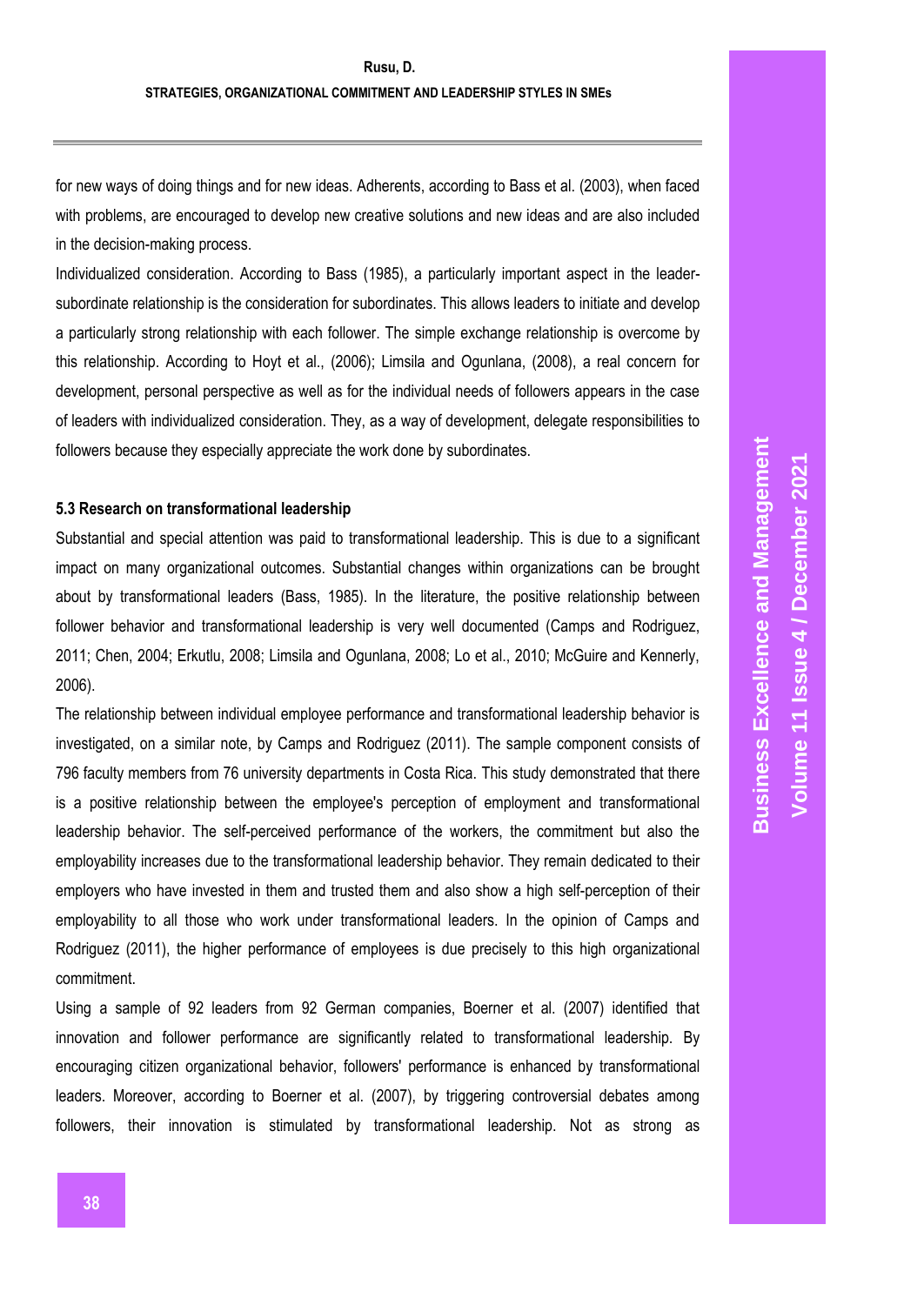transformational leadership, the attitude of followers towards a leader but also job satisfaction are also predicted by the contingent reward.

Another study used a sample of 705 military officers stationed in 14 military units located at seven bases in Canada. According to Ivey and Kline (2010), this study showed that at all hierarchical levels transformative leadership becomes efficient and predominant in the Canadian military. Moreover, the study shows that significant contingent reward and transformative leadership have predicted effective leadership outcomes at all levels of the Canadian military. The contingent reward also predicted, not as strongly as transformative leadership, followers' attitudes toward a leader, and job satisfaction. In this way, the Canadian military could further encourage contingent rewards and transformative leadership at all levels.

It was investigated identically by Lee et al. (2011) the influence of transformational leadership on the quality of services in retail banks as well as on team performance. According to the results, transformational leadership has a critical role in the banking sector. The quality of services in banks as well as the performance of the team was positively related to the intellectual stimulation and a new dimension of transformational leadership. Improving the quality of services and team performance by encouraging followers to challenge norms and hypotheses is achieved by adopting intellectual stimulation by leaders (Lee et al., 2011).

Especially in non-Western countries (Yousef, 2000), the most widely used definition in current research for organizational engagement is formulated by Porter et al. (1974). Three psychological factors fully characterize organizational commitment: a strong desire to remain in an organization (loyalty), the desire to make a considerable effort to achieve the organizational goal (involvement) and acceptance and faith in values but also in organizational objectives (identification). Commitment can be seen, according to its different definitions, also in terms of behavior and attitude.

#### **6. A THREE-COMPONENT ENGAGEMENT MODEL**

In the opinion of Meyer and Allen (1997), the psychological state through which employees connect with their organization defines organizational commitment.

Affective commitment. In the opinion of Allen and Meyer (1990), due to the emotional attachment manifested towards the organization, the desire to remain an active member of an organization defines the emotional commitment. "The psychological state that characterizes the relationship between an employee and his organization" conceptualizes the emotional commitment (English et al., 2010, p. 395). According to Allen and Meyer, (1990, p. 2), the employees involved "enjoy belonging to the organization." In the opinion of Darolia et al., (2010), they are more committed to pursuing goals and identify with the organization precisely those people who show strong emotional commitments. In an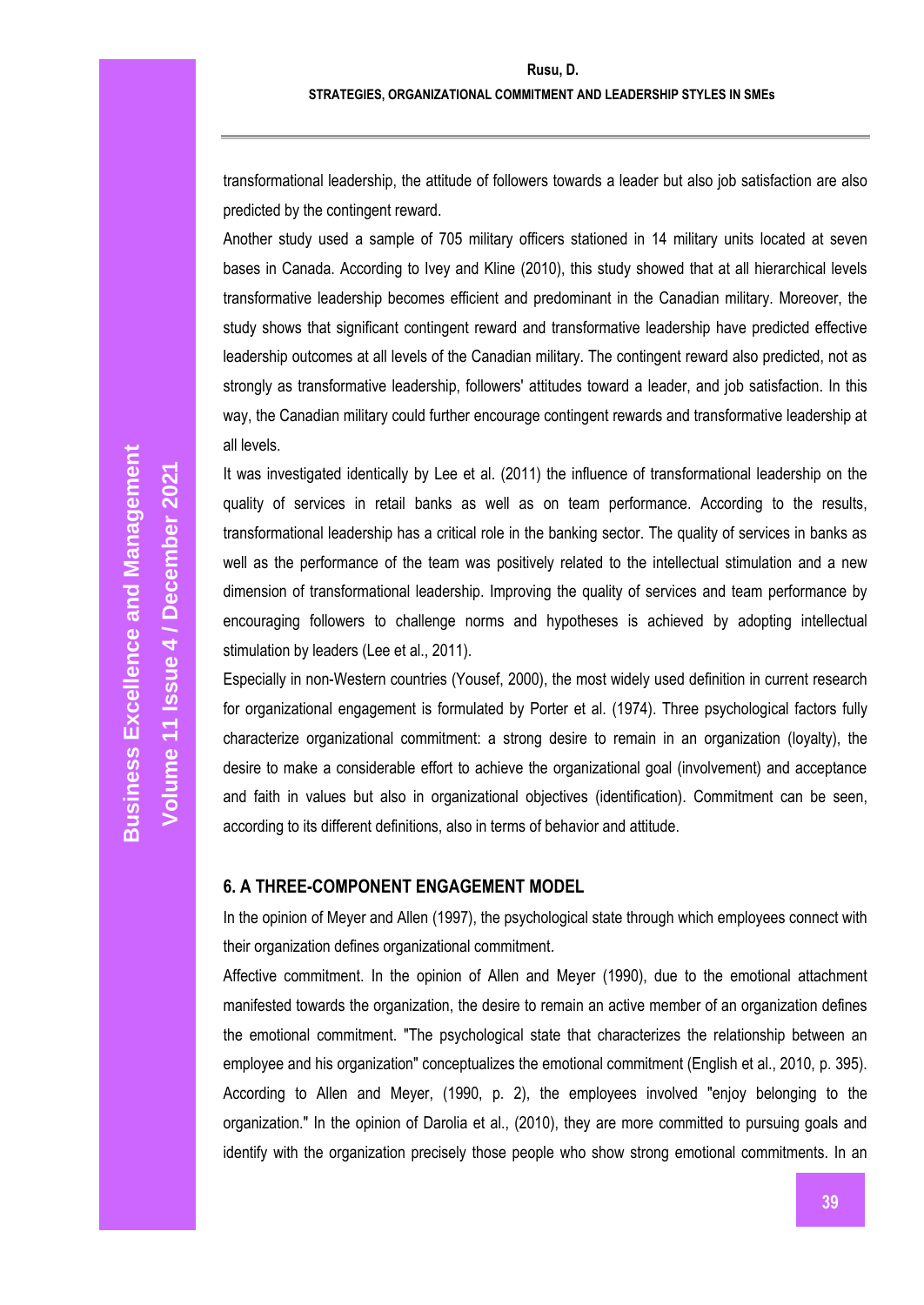organization, employees with an emotional commitment remain because they want to do so (Allen and Meyer, 1990).

Four factors correlated significantly with emotional engagement, according to a study by Powell and Meyer (2004): individual adjustments, personal presentation concerns, expectations, and satisfactory conditions. Affective engagement is negatively correlated with work-family conflict, stress and absenteeism, employee turnover and retirement cognitions, following a meta-analysis by Meyer et al. (2002) of the consequences, correlations and antecedents of organizational commitment. Also, this meta-analysis found that a strong positive relationship with both citizen organizational behavior and performance in the workplace characterizes the emotional commitment. They tend to engage in more interpersonal and organizational behaviors of citizenship and whenever they can make additional efforts those employees who show a high emotional commitment, according to the conclusions of Colquitt et al. (2010).

Type of normative commitment. In the opinion of Allen and Meyer (1990), due to the feeling of obligation, the desire to remain a member within an organization appears, the desire that characterizes the normative commitment. "The mentality that someone has the obligation to follow a relevant course of action for a target" (p. 316) defines, in the opinion of Meyer and Herscovitch (2001), the normative commitment. "Obligation owed and moral duty" (p. 284) are the two sides of the normative commitment, according to Meyer and Parfyonova (2010). When employees feel the feeling that it is a "moral" or a "correct" thing to remain in the organization, the normative commitment appears (Colquitt et al., 2010; Meyer and Allen, 1991).

The type of continuity commitment. According to Allen and Meyer, (1990), it is the desire for continuity expressed by a member of an organization and most often occurs due to awareness of the high cost that is associated with leaving it. In this way, because it is necessary to do this, employees continue their commitment within the organization (Meyer and Allen, 1991). What employees have given to the organization in the past is assimilated to the commitment to continuity. Employees are determined to engage in the organization by previous behavioral acts. When employees feel that if they leave, they will incur costs and if they stay they will reap benefits, the commitment to continuity appears to each other. When employees stay in their current organization, they can enjoy the benefits of seniority and high salaries, but all this, if they decide to move to another organization, can be lost.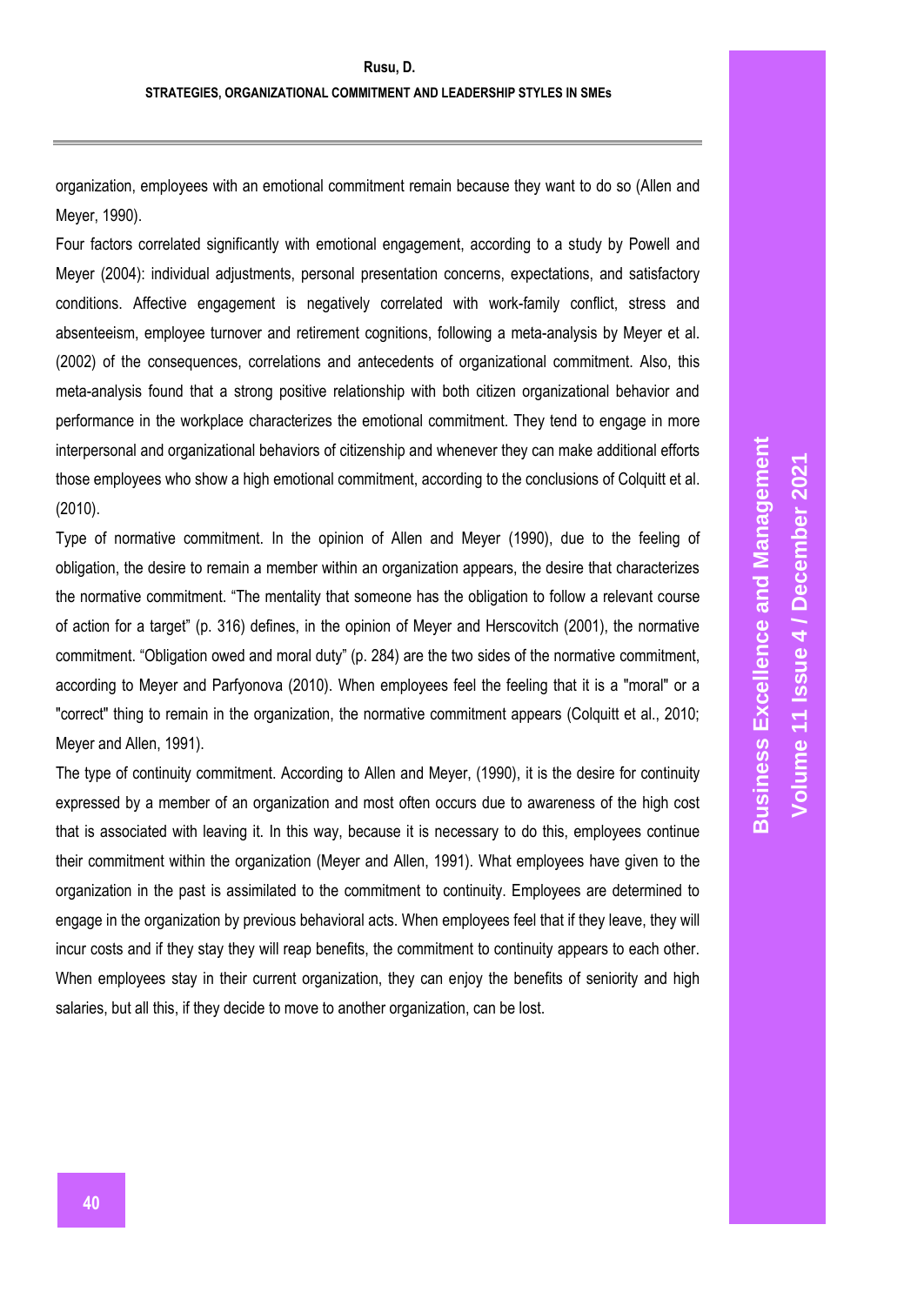**Rusu, D.**

#### **STRATEGIES, ORGANIZATIONAL COMMITMENT AND LEADERSHIP STYLES IN SMEs**

## **7. ANTECEDENTS PRESENT IN THE ORGANIZATIONAL COMMITMENT**

The antecedents of the organizational commitment, which enumerate the roles, the characteristics of the organization, the leader-group relations, the characteristics of the position as well as the personal characteristics are stated in a meta-analysis made by Mathieu and Zajac (1990). Investment and work experiences, individual differences, demographic variables are included in the background of organizational commitment, according to the conclusions of a meta-analysis conducted by Meyer et al. (2002).

Autonomy and empowerment, recognition and feedback, fairness and fairness, clarity of purpose, interesting work and congruence are components included in the background of workplace engagement, according to Fornes et al. (2008) and according to a comprehensive review of the literature dedicated to the organizational field.

## **7.1 Antecedents of organizational commitment represented by demographic factors**

Although disparate findings appear, demographic variables as predictors of engagement such as marital status, level of education, length of service, and age are used in several studies (Angle and Perry, 1981; Chughtai and Zafar, 2006; Steers, 1977). In the opinion of Stevens et al. (1978), for linking commitment to demographic variables the general arguments are based on both exchange theory and role. Various factors such as being a woman, the characteristics of the role and the increase in age increase the total cost that is associated with leaving but also with individual investments in the organization, in his opinion (Becker, 1960), according to the theory of side bets.

Age**.** According to Chughtai and Zafar (2006); Iqbal et al., (2011), in finding many studies the commitment is not related to age. On the contrary, age is positively related to commitment, according to the findings of several researchers (Angle and Perry, 1981; Cho and Mor Barak, 2008; Mathieu and Zajac, 1990; Rowden, 2000). Compared to younger employees, a much higher level of commitment shows older employees, according to Cho and Mor Barak (2008). Because of fewer job alternatives, older people are more engaged (Mathieu and Zajac, 1990; Mowday et al., 1982). Also, given that they have a very short history within the organization as well as much less investment compared to slightly older employees, in the opinion of Dunham et al., (1994), younger employees, compared to their own organizations show an incomparably lower commitment.

Kind. Inconsistent results regarding the relationship between commitment and gender are produced by studies that have investigated this relationship over the years. Compared to men, it has been found that women are much more engaged (Angle and Perry, 1981; Mathieu and Zajac, 1990). However, there are contrasting situations, according to a study conducted in Korea in a large corporation, conducted on a sample of 412 employees, according to which women are less dedicated in the organization than men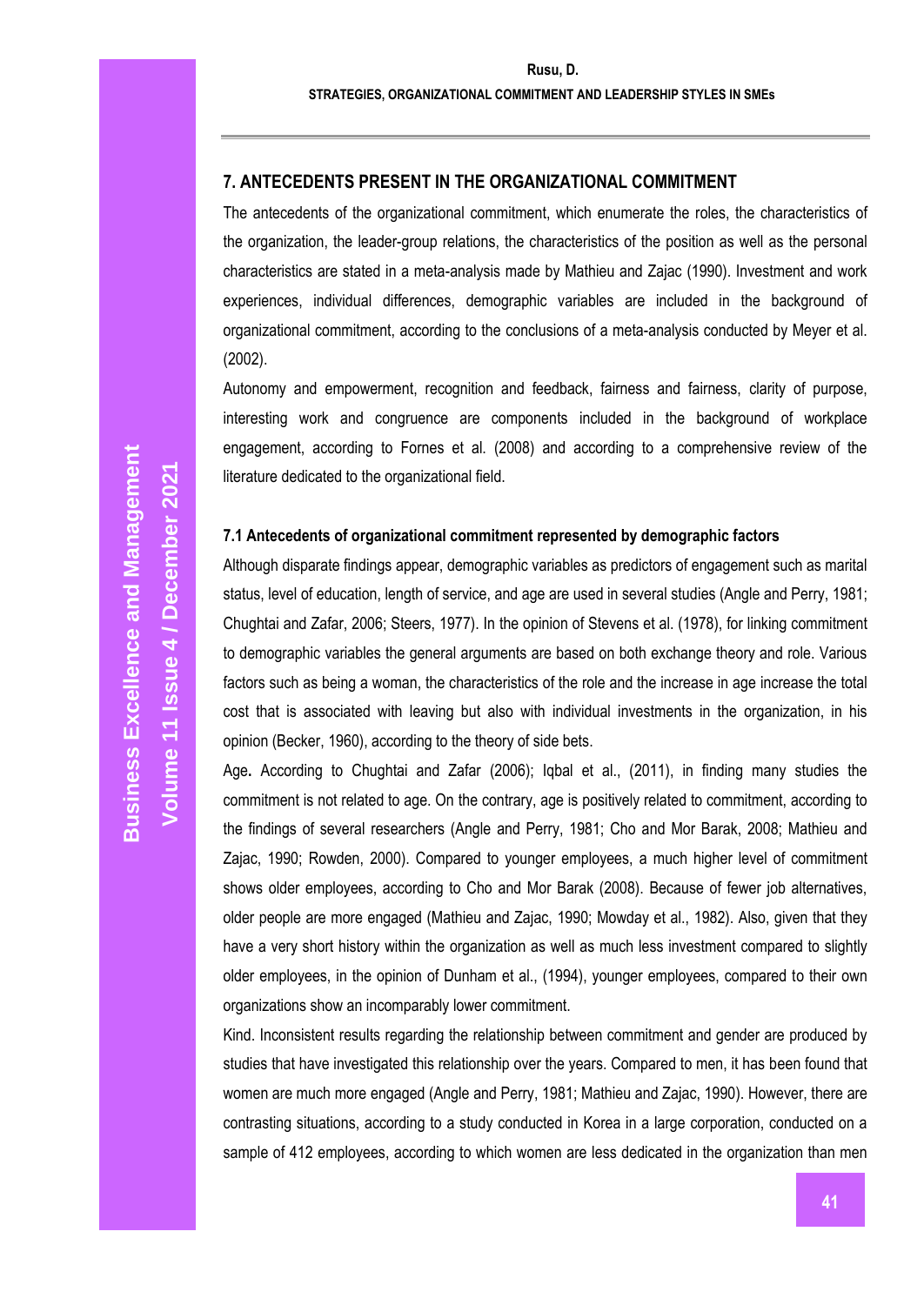(Cho and Mor Barak, 2008). According to a meta-analysis by Aydin et al. (2011) regarding the effects of gender in terms of organizational commitment, men, compared to women, have a much higher level of commitment.

Marital status. Compared to unmarried people, married employees are much more dedicated to their organization, as empirical evidence suggests (Angle and Perry, 1983; Mathieu and Zajac, 1990). Compared to employees who are unmarried because they show much more family responsibilities, married people are more employed, according to Angle and Perry (1983). The need, motivation and need of married employees to continue in that organization are generated precisely by the responsibility within the family as well as the related financial burden (Angle and Perry, 1983). Married employees are more dedicated to that organization because, for the maintenance of the family, they acutely feel the need for stability as well as the need for security in terms of jobs.

Level of education**.** According to the findings of several studies, the level of education and commitment are negatively related (Angle and Perry, 1983; Iqbal et al., 2011; Joiner and Bakalis, 2006; Mathieu and Zajac, 1990; Rowden, 2000; Tansky et al., 1997). The much improved external work alternatives due to a higher level of education represent, for this negative correlation, a more than plausible explanation (Mathieu and Zajac, 1990). A much lower commitment to their organization is manifested by those employees who have more opportunities in terms of job change and who also have a higher education (Chughtai and Zafar, 2006; Joiner and Bakalis, 2006).

Duration of service. According to several studies, the function or duration of the service is positively related to the commitment manifested in the organizational framework (Iqbal et al., 2011; Mathieu and Zajac, 1990; Meyer and Allen, 1997; Meyer et al., 2002; Salami, 2008). According to Meyer and Allen (1997), while employees who are non-dedicated leave, according to the positive report, those who are very dedicated remain in the organization. The best and most positive predictor of employee engagement is seniority in the service (Iqbal et al. (2011). According to Iqbal et al., the responsibility to the organization is greater the longer a member remains in the service. According to Meyer and Allen (1997), during their employment, employees can show and develop an emotional attachment to that organization. It becomes much more difficult for the employee to change jobs because This emotional attachment is enhanced in the long run (Iqbal et al., 2011; Meyer and Allen, 1997.) It can be considered as a personal investment of the employee in an organization all those years he spent in the organization.

Representative leadership styles. A precedent for organizational commitment is represented precisely by the leadership style, according to the empirical evidence generated by a lot of research in this regard. A positive link between organizational commitment and leadership styles is constantly shown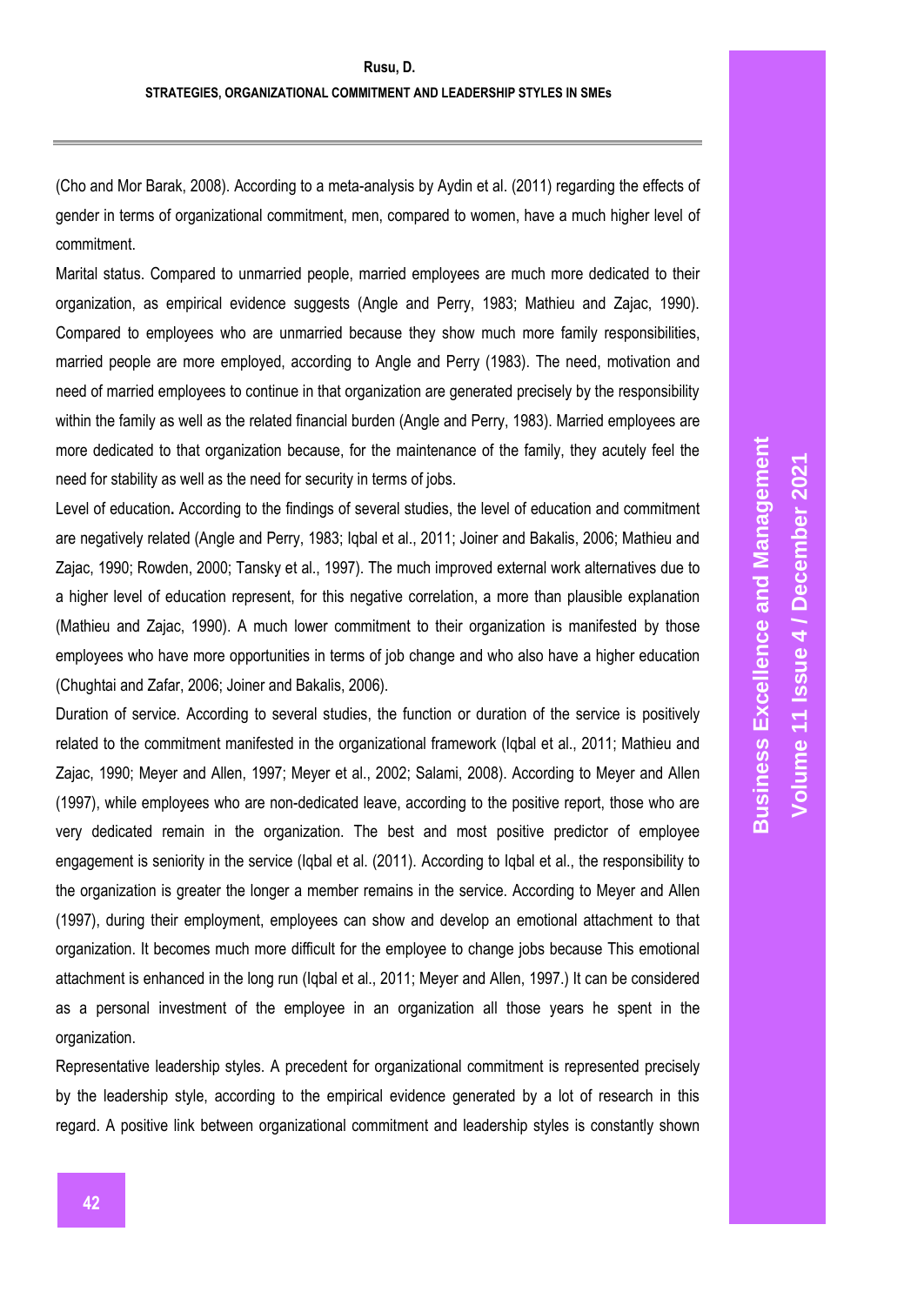#### **STRATEGIES, ORGANIZATIONAL COMMITMENT AND LEADERSHIP STYLES IN SMEs**

through a number of previous research using various leadership measures. According to Yousef, (2000), when leaders adopt participatory or consultative leadership behavior, their employees perform much higher in the workplace, are much more satisfied with their jobs, and become more dedicated to their organizations.

Organizational engagement is positively related to leadership behaviors (Yiing and Ahmad, 2009). The scale of affective commitment as well as the leadership behavior questionnaire (LBDQ) developed by Allen and Meyer (1990) were administered to 238 employees present in different career environments in Malaysia. It has been found that employees in their organization, when their leaders adopt participatory leadership, directive and supportive behaviors, are very involved and very dedicated.

Lok and Crawford (2004) found in a study of 337 managers in Australia and Hong Kong between the ages of 26 and 45 that leadership styles are a particularly important background. of organizational commitment. The results showed that the level of employee engagement is positively influenced by the attention management style.

Dale and Fox (2008) investigated the organizational commitment shown by a large manufacturing corporation based in the Midwest. This study was based on a sample of 147 full-time employees and their ages ranged from 21 to 59 years. The OCQ scale with nine articles by Mowday et al. (1979) was used and LBDQ. According to this study, leadership styles (consideration and initiative structure) are positive predictors of organizational commitment.

However, a study by Awan and Mahmood (2010) provided a result contrary to expectations. Based on a sample of 115 professional librarians present at 30 universities in Pakistan, they studied the possibility of the impact of leadership style on employee engagement. The research used the T-P Leadership Questionnaire, consisting of 35 elements derived from the LBDQ to measure autocratic and laissez-faire leadership styles. The study also used 15 structured statements in a questionnaire on employee engagement to measure the level of organizational commitment present among employees. According to the results obtained, most of the chief librarians are particularly dedicated to organizations and put into practice the autocratic leadership style. Even in these conditions, no connection was identified between employee commitment and leadership style.

#### **7.2 Results of organizational commitment**

There is a positive relationship between organizational commitment and many positive work results. "The driving force behind an organization's performance" (p. 408) is organizational commitment, according to Suliman and Iles (2000). Organizational engagement is positively related to organizational civic behavior (Riketta, 2002), motivation (Mathieu and Zajac, 1990) as well as professional satisfaction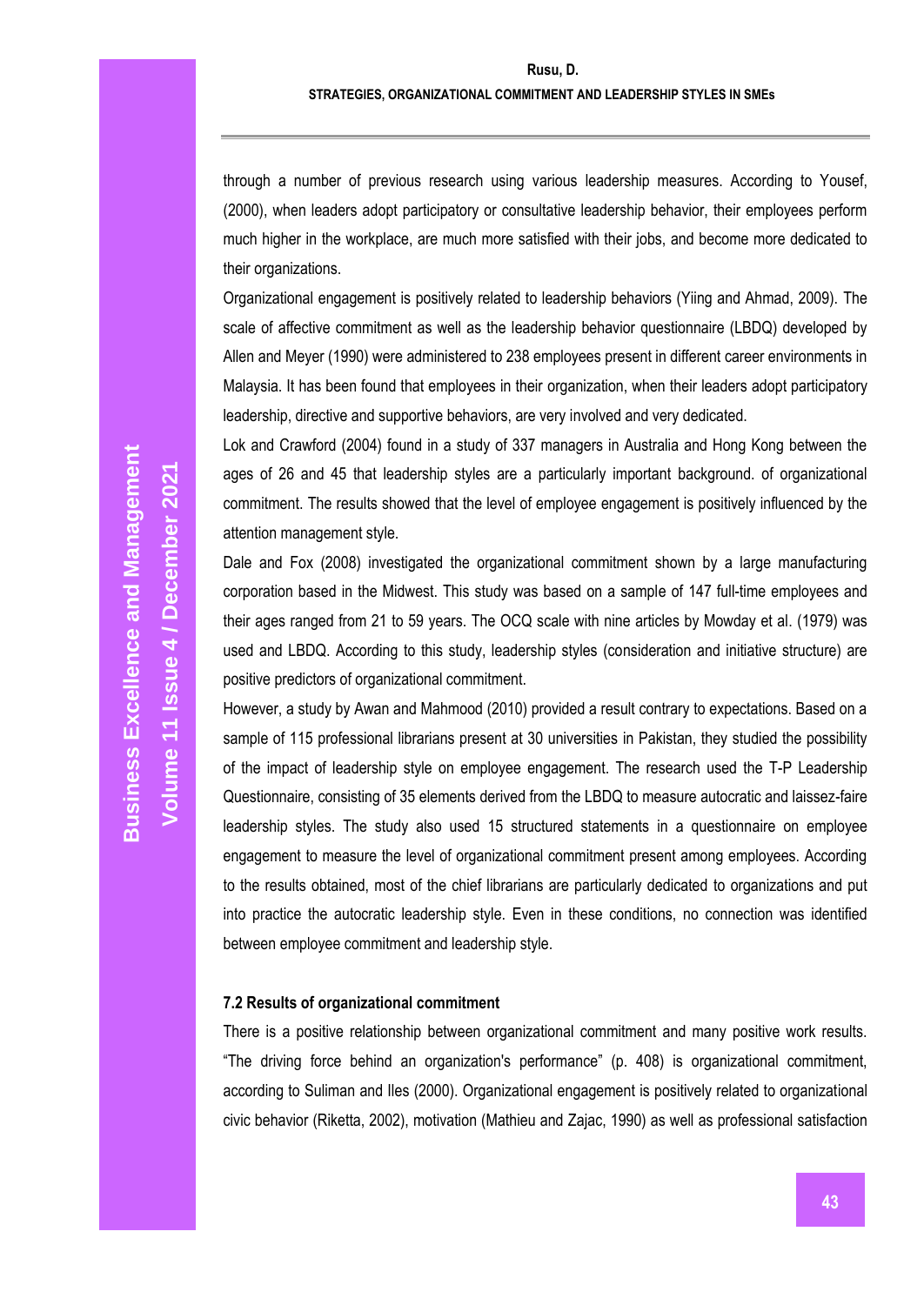(Angle and Perry, 1981; Chughtai and Zafar, 2006; Meyer et al., 2002; Mowday and et al., 1979; Pool and Pool, 2007; Porter et al., 1974).

The impact of organizational commitment on the financial performance of 202 companies listed on the Kuala Lumpur Stock Exchange was investigated by Abdul Rashid et al. (2003). According to the results obtained, most of the respondents (62.4%) have a continuous commitment, 32% of the respondents have an emotional commitment and 6% of the respondents have a normative commitment. Organizational commitment, in accordance with the results obtained, shows a significant influence in terms of performance.

According to Chen et al. (2006), organizational commitment also had a positive influence on workplace performance. Organizational engagement, according to other studies, is negatively related to turnover rate (Angle and Perry, 1981; Chughtai and Zafar, 2006; Porter et al., 1974) and absenteeism (Angle and Perry, 1981; Farrel and Stamm, 1988). Organizational commitment, according to Yousef (2000), is positively related to both performance and job satisfaction. Yiing and Ahmad (2009), in contrast to Yousef (2000), found that organizational commitment is negatively correlated with job satisfaction.

## **8. THE LINK BETWEEN ORGANIZATIONAL COMMITMENTS AND TRANSFORMATIONAL LEADERSHIP STYLES**

The relationship between organizational commitment and transformational leadership style is examined by many studies. Organizational engagement shows a weak positive correlation with both transactional and transformational behaviors. Organizational engagement, to the detriment of other leadership behaviors, was more correlated with individual leadership behavior, inspirational motivation, and idealized influence. According to Chen, organizational commitment is more related to transformational leadership behavior, to the detriment of transactional leadership behaviors.

Within the construction industry in Thailand, a study was conducted by Limsila and Ogunlana (2008). According to this study, a transformative leadership style has a positive impact on the organizational commitment of subordinates as well as on work performance. Transformative leadership style has a significant association with leadership and leadership outcomes (extra effort, satisfaction and effectiveness). According to the results obtained, while laissez-faire and transactional leaders cannot obtain commitment from subordinates, transformational leaders can obtain commitment from them.

A study based on a sample of 118 employees of a US subsidiary in Sarawak, Malaysia was conducted by Ismail et al. (2011). Based on the habilitation literature as well as the modified articles from MLQ, OCQ, the questionnaires were elaborated in order to measure the habilitation, the organizational commitment as well as the transformative leadership. The results obtained from the study highlighted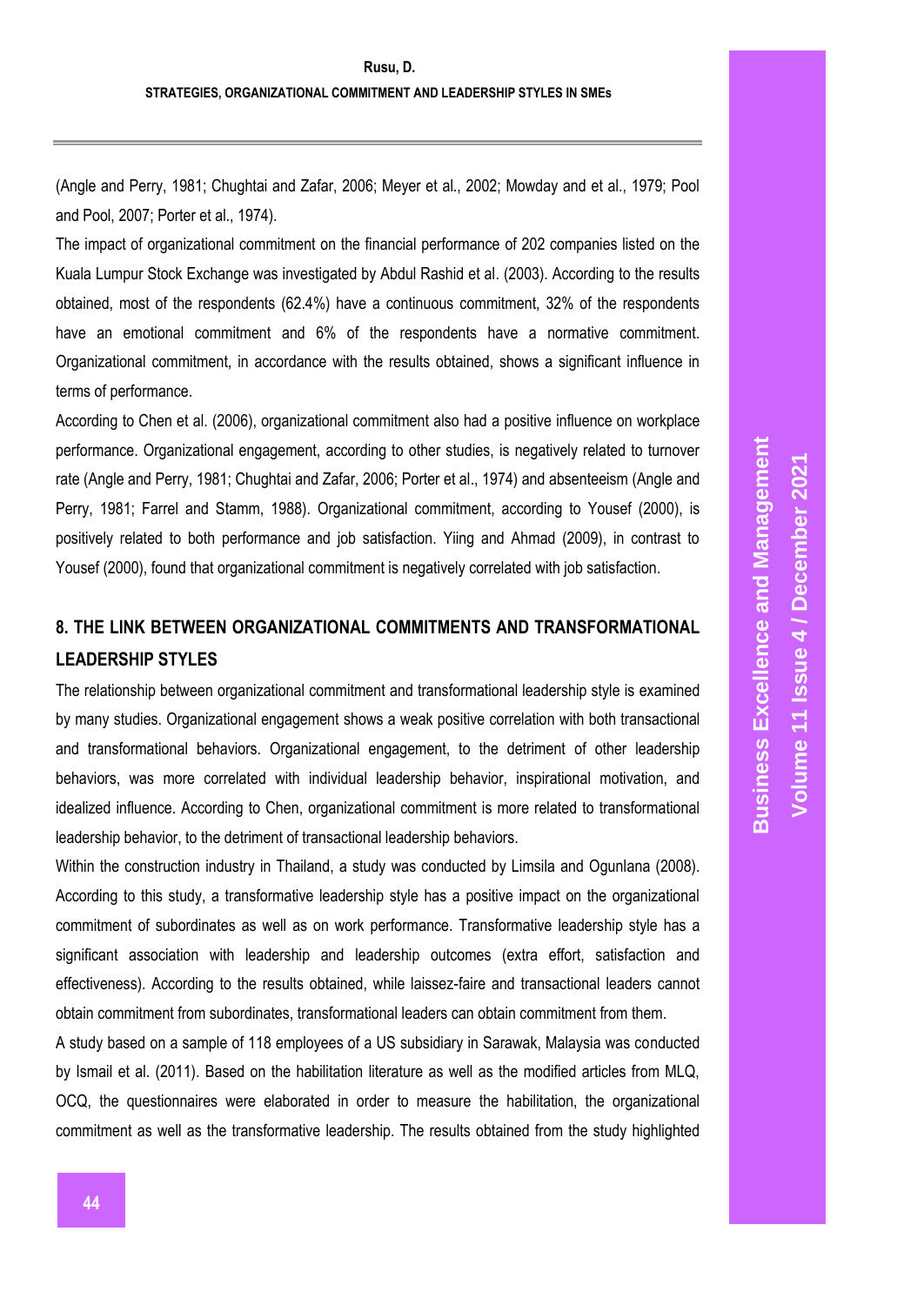the fact that the transformational leadership was correlated in a significantly positive way both with the organizational commitment of the employees and with the empowerment. Transformational leaders, in the respondents' perception, increased the empowerment of employees and subsequently increased the level of organizational commitment present among employees.

A positive impact regarding the organizational commitment manifested by the subordinates and the work performance has the transformational leadership style. A significant association with leadership commitment and outcomes (extra effort, satisfaction and effectiveness) is the transformational leadership style. Laissez-faire and transactional leaders cannot obtain commitment from subordinates over time, transformational leaders do. Both transactional management and transformational management have a positive impact on organizational commitment (Lee, 2005). With one dimension of LMX has a negative association transactional management: loyalty. Normative and affective commitment have beneficial links with transformational leadership.

## **9. CONCLUSIONS**

It is especially necessary to investigate the level of commitment present among employees but also the effectiveness of management, in the context of reforms and changes in many countries, in higher education. In this way, with the various reforms and changes in higher education in many countries, it becomes particularly important for universities to investigate the effectiveness of management but also the level of commitment among employees. Meyer and Allen (1997) in organizational engagement theory suggest that "organizations will be in a better position to anticipate the impact of change and for better and more efficient management, understanding how it helps shape behaviors and attitudes and how and especially when commitments develop "(p. ix).

Issues in developed countries are addressed by literature reviews on organizational commitment and leadership. In developing countries very few studies have been conducted on this topic. Moreover, in higher education institutions, relatively limited studies have been conducted on organizational commitment and leadership styles. Briefly, the present review relates the full-range model (Bass, 1985) as well as the conceptual framework that includes laissez-faire leadership, transactional leadership, and transformational leadership. This article also presented the characteristics and abilities of transformational leaders.

In terms of organizational engagement, this article also provides a review of the literature. Different definitions regarding the three-component engagement model and organizational engagement are presented and described in this section.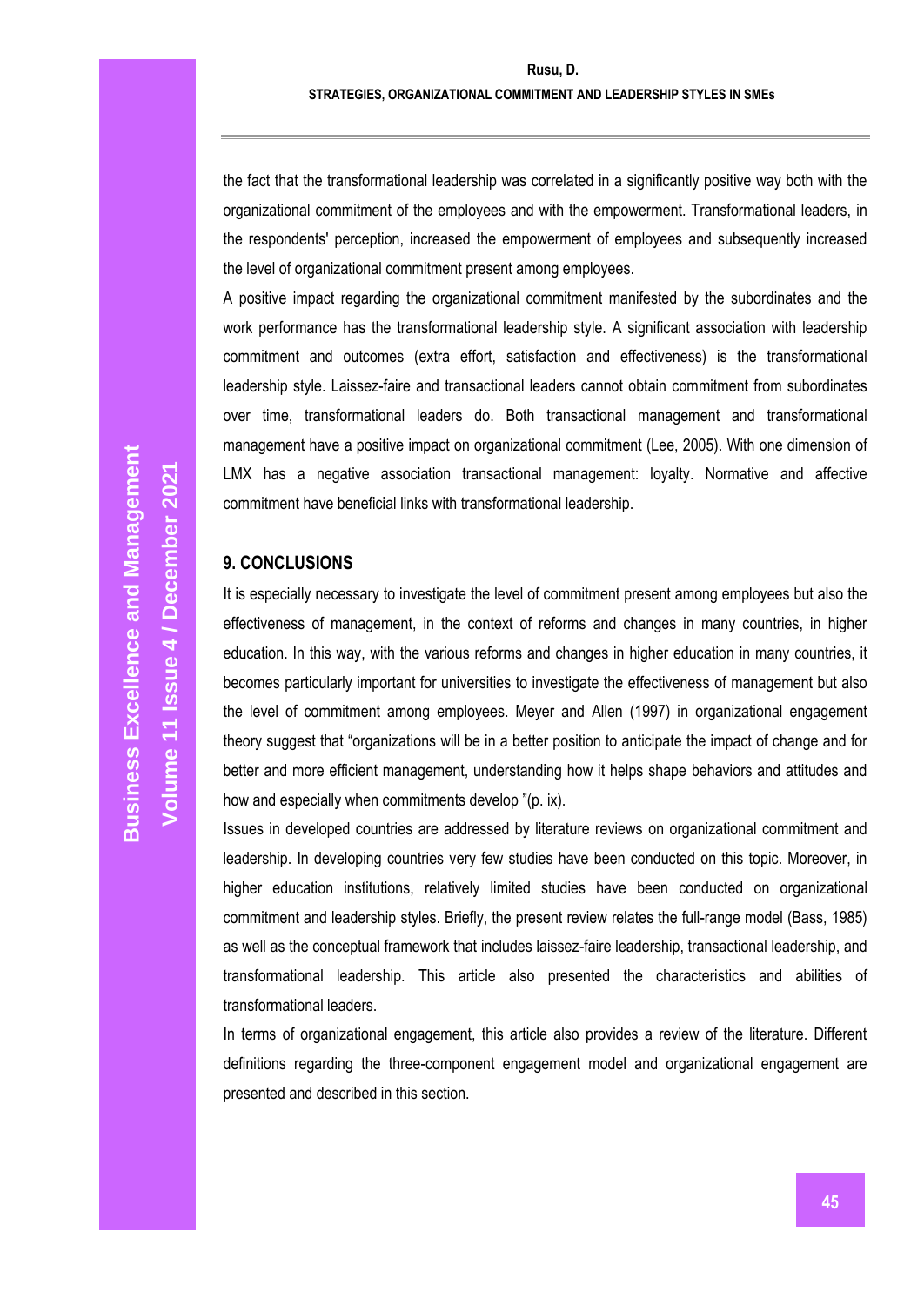## **REFERENCES**

- Abdul Rashid, M.Z., Sambasivan, M. and Johari, J. (2003), "The influence of corporate culture and organizational commitment on performance", Journal of Management Development, 22(8): 708-728. doi: 10.1108/02621710310487873.
- Angle, H. and Perry, J. (1981), "An empirical assessment of organizational commitment and organizational effectiveness", Administrative Science Quarterly, 26(2): 1-13.
- Angle, H. and Perry, J. (1983), "Organizational commitment: individual and organizational influences", Work and Occupations, 10(2): 123-146.
- Avery, G.C. (2004), Understanding Leadership, Sage Publications Inc., Thousand Oaks, CA.
- Awan, M.R. and Mahmood, K. (2010), "Relationship among leadership style, organizational culture and employee commitment in university libraries", Library Management, 31(4/5): 253-266. doi: 10.1108/01435121011046326.
- Aydin, A., Sarier, Y. and Uysal, S. (2011), "The effect of gender on organizational commitment of teachers: a meta analytic analysis", Educational Sciences: Theory & Practice, 11(2): 628-632.
- Bass, B.M. (1989), "The two faces of charismatic leadership", Leaders Magazine, 12(4): 44-45.
- Bass, B.M. and Avolio, B.J. (Eds) (1994), Improving Organizational Effectiveness Through Transformational Leadership, Sage Publications, Thousand Oaks, CA.
- Bass, B.M. and Avolio, B.J. (2004), Multifactor Leadership Questionnaire: Manual and Sample Set, 3rd ed., Mind Garden, Redwood City, CA.
- Camps, J. and Rodriguez, H. (2011), "Transformational leadership, learning, and employability: effects on performance among faculty members", Personnel Review, 40(4): 423-442. doi: 10.1108/00483481111133327.
- Chen, J., Silverthorne, C. and Hung, J. (2006), "Organization communication, job stress, organizational commitment, and job performance of accounting professionals in Taiwan and America", Leadership & Organization Development Journal, 27(4): 242-249. doi: 10.1108/01437730610666000.
- Chen, L.Y. (2002), "An examination of the relationship between leadership behavior and organizational commitment at steel companies", The Journal of Applied Management and Entrepreneurship, 7(2): 122-142.
- Chew, J. and Chan, C.C.A. (2008), "Human resource practices, organizational commitment and intention to stay", International Journal of Manpower, 29(6): 503-522. doi: 10.1108/01437720810904194.
- Cho, S. and Mor Barak, M.E. (2008), "Understanding of diversity and inclusion in a perceived homogeneous culture: a study of organizational commitment and job performance among Korean employees", Administration in Social Work, 32(4): 100-126. doi: 10.1080/ 03643100802293865.
- Dale, K. and Fox, M.L. (2008), "Leadership style and organizational commitment: mediating effect of role stress", Journal of Managerial Issues, 20(1): 109-130.
- Darolia, C.R., Kumari, P. and Darolia, S. (2010), "Perceived organizational support, work motivation, and organizational commitment as determinants of job performance", Journal of the Indian Academy of Applied Psychology, 36(1): 69-78.
- Dunham, R.B., Grube, J.A. and Castaneda, M.B. (1994), "Organizational commitment: the utility of an integrative definition", Journal of Applied Psychology, 79(2): 370-380.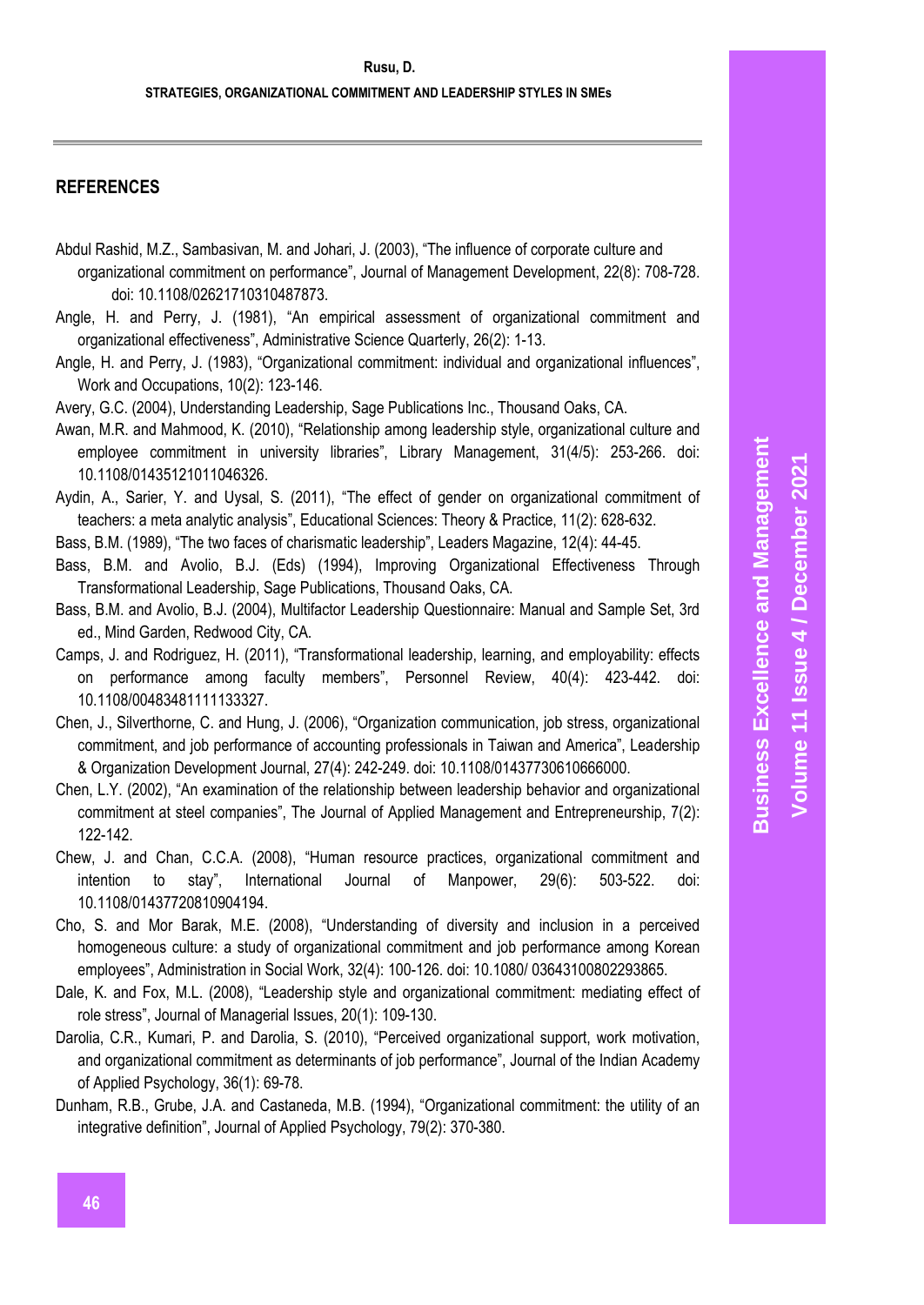**Volume 11 Issue** 

**/ December 2021**

#### **Rusu, D.**

#### **STRATEGIES, ORGANIZATIONAL COMMITMENT AND LEADERSHIP STYLES IN SMEs**

- English, B., Morrison, D. and Chalon, C. (2010), "Moderator effects of organizational tenure on the relationship between psychological climate and affective commitment", Journal of Management Development, 29(4): 394-408. doi: 10.1108/02621711011039187.
- Erhart, M.G. and Nauman, S.E. (2004), "Organizational citizenship behavior in work groups: a group norms approach", Journal of Applied Psychology, 89(6): 960-974.
- Farrel, D. and Stamm, C.L. (1988), "Meta-analysis of the correlates of employee absence", Human Relations, 41(2): 221-227.
- Fornes, S.L., Rocco, T.S. and Wollard, K.K. (2008), "Workplace commitment: a conceptual model developed from integrative review of the research", Human Resource Development Review, 7(3): 339-357. doi: 10.1177/1534484308318760.
- Hoyt, C.L., Goethals, G.R. and Riggio, R.E. (2006), "Leader-follower relations: group dynamics and the role of leadership", in Goethals, G.R. and Sorenson, G.L.J. (Eds), The Quest for a General Theory of Leadership, Edward Elgar Publishing Inc., Cheltenham, pp. 96-122.
- Ibanescu, A., Racolta-Paina, D., N., Ionescu, D., (2015), Manager's perceptions regarding management challenges and the development of Romanian SMEs. Selected findings from 2021-2015, On-line Journal Modelling the New Europe, Issue no. 16/2015.
- Ioniță, M., Stoica, A., M., (2019), Leadership in a Romanian Franchise Organization, Management and the economic crysis, *30.*
- Ismail, A., Mohamed, H.A., Sulaiman, A.Z., Mohamad, M.H. and Yusuf, M.H. (2011), "An e pirical study of the relationship between transformational leadership, empowerment and organizational commitment", Business and Economics Research Journal, 2(1): 89-107.
- Ivey, G.W. and Kline, T.J.B. (2010), "Transformational and active transactional leadership in the Canadian military", Leadership & Organization Development Journal, 31(3): 246-262. doi: 10.1108/01437731011039352.
- Kumar, C.R. and Kaptan, S.S. (2007), The Leadership in Management: Understanding Leadership Wisdom, APH Publishing, New Delhi.
- Lee, P.K.C., Cheng, T.C.E., Yeung, A.C.L. and Lai, K. (2011), "An empirical study of transformational leadership, team performance and service quality in retail banks", Omega, 39(3): 690-701. doi: 10.1016/j.omega.2011.02.001.
- Lok, P. and Crawford, J. (1999), "The relationship between commitment and organizational culture, subculture, leadership style and job satisfaction in organizational change and development", Leadership & Organization Development Journal, 20(7): 365-373.
- Lok, P. and Crawford, J. (2004), "The effect of organizational culture and leadership style on job satisfaction and organizational commitment: a cross-national comparison", Journal of Management Development, 23(4): 321-338. doi: 10.1108/02621710410529785.
- McGuire, E. and Kennerly, S.M. (2006), "Nurse managers as transformational and transactional leaders", Nursing Economics, 24(4): 179-185.
- Mandruleanu, A., (2012), The impact of integrators on the organizational intellectual capital, *Management & Marketing Challenges for the Knowledge Society , 7(3): 415-436.*
- Meyer, J.P. and Allen, N.J. (1984), "Testing the side-bet theory of organizational commitment: some methodological considerations", Journal of Applied Psychology, 69(2): 372-378.

Meyer, J.P. and Allen, N.J. (1997), Commitment in the Workplace, Sage publications, London.

Meyer, J.P. and Herscovitch, L. (2001), "Commitment in the workplace: toward a general model", Human Resource Management Review, 11(4): 299-326.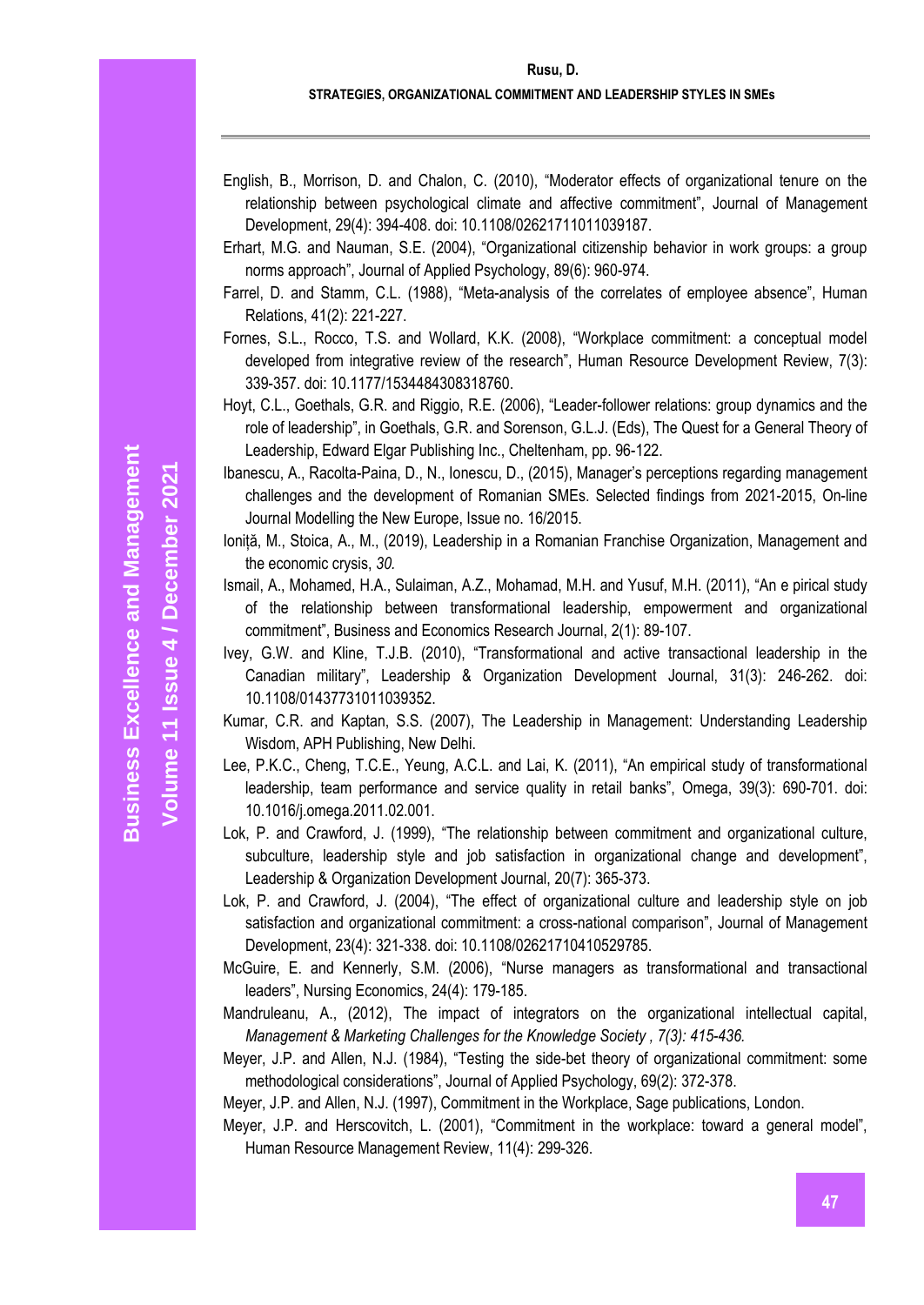- Meyer, J.P. and Parfyonova, N.M. (2010), "Normative commitment in the workplace: a theoretical analysis and re-conceptualization", Human Resource Management Review, 20(4): 283-294. doi: 10.1016/j.hrmr.2009.09.001.
- Mihai, L., Schiopoiu, B., A., Mihai, M., (2017), Comparison of the leadership styles practiced by Romanian and Dutch SME owners, *International Journal of Organizational Leadership 6: 4-16.*
- Nicolescu, O., Verboncu, I., Nicolescu, C., (2012), SMEs Romanian Managers Training in the EU Context - Results of the 1988 Interviews, Review of International Comparative Management Volume 13, Issue 2, May 2012 189.
- Paunescu, C., Popescu, C., M., Duennweber, M., (2018), Factors Determining Desirability of Entrepreneurship in Romania, Sustainability 2018, 10, 3893; doi:10.3390/su10113893.
- Pool, S. and Pool, B. (2007), "A management development model: measuring organizational commitment and its impact on job satisfaction among executives in a learning organization", Journal of Management Development, 26(4): 353-369. doi: 10.1108/ 02621710710740101.
- Porter, L.W., Steers, R.M., Mowday, R.T. and Boulian, P.V. (1974), "Organizational commitment, job satisfaction, and turnover, among psychiatric technicians", Journal of Applied Psychology, 59(5): 603-609.
- Riketta, M. (2002), "Attitudinal organizational commitment and job performance: a metaanalysis", Journal of Organizational Behavior, 23(5): 257-266.
- Rowden, R.W. (2000), "The relationship between charismatic leadership behaviors and organizational commitment", Leadership & Organization Development Journal, 21(1): 30-35.
- Salami, S.O. (2008), "Demographic and psychological factors predicting organizational commi ment among industrial workers", Anthropologist, 10(5): 31-38.
- Samad, S. (2005), "Unraveling the organizational commitment and job performance relationship: exploring the moderating effects of job satisfaction", The Business Review, Cambridge, 4(2): 79-84.
- Steers, R.M. (1977), "Antecedents and outcomes of organizational commitment", Administrative Science Quarterly, 22(1): 46-56.
- Stone, A.G., Russell, R.F. and Patterson, K. (2004), "Transformational versus servant leadership: a difference in leader focus", The Leadership & Organization Development Journal, 25(4): 349-361. doi: 10.1108/01437730410538671.
- Suliman, A. and Iles, P. (2000), "Is continuance commitment beneficial to organizations? Commitmentperformance relationship, a new look", Journal of Managerial Psychology, 15(1): 407-422.
- Tapurica, C., O., (2012), Proceedings of the  $8<sup>th</sup>$  European Conference on Management, Leadership, and Governance.
- Tejeda, M.J., Scandura, T.A. and Pillai, R. (2001), "The MLQ revisited: psychometric properties and recommendations", Leadership Quarterly, 12(2): 31-52.
- Trifu, A., (2018), Ceo-Leaders and Ceo-Managers face to the firm's evolution, *Quality-Access to Success, Vol. 19, S3, October 2018.*
- Wu, F.Y. (2009), "The relationship between leadership styles and foreign English teacher's job satisfaction in adult English cram schools: evidences in Taiwan", The Journal of American Academy of Business, 14(2): 75-82.
- Wu, W., Liu, Y., Song, L.J. and Liu, J. (2006), "Effects of organizational leadership on employee commitment: the moderating role of emotional intelligence", Journal of Psychology in Chinese Societies, 7(2): 283-306.